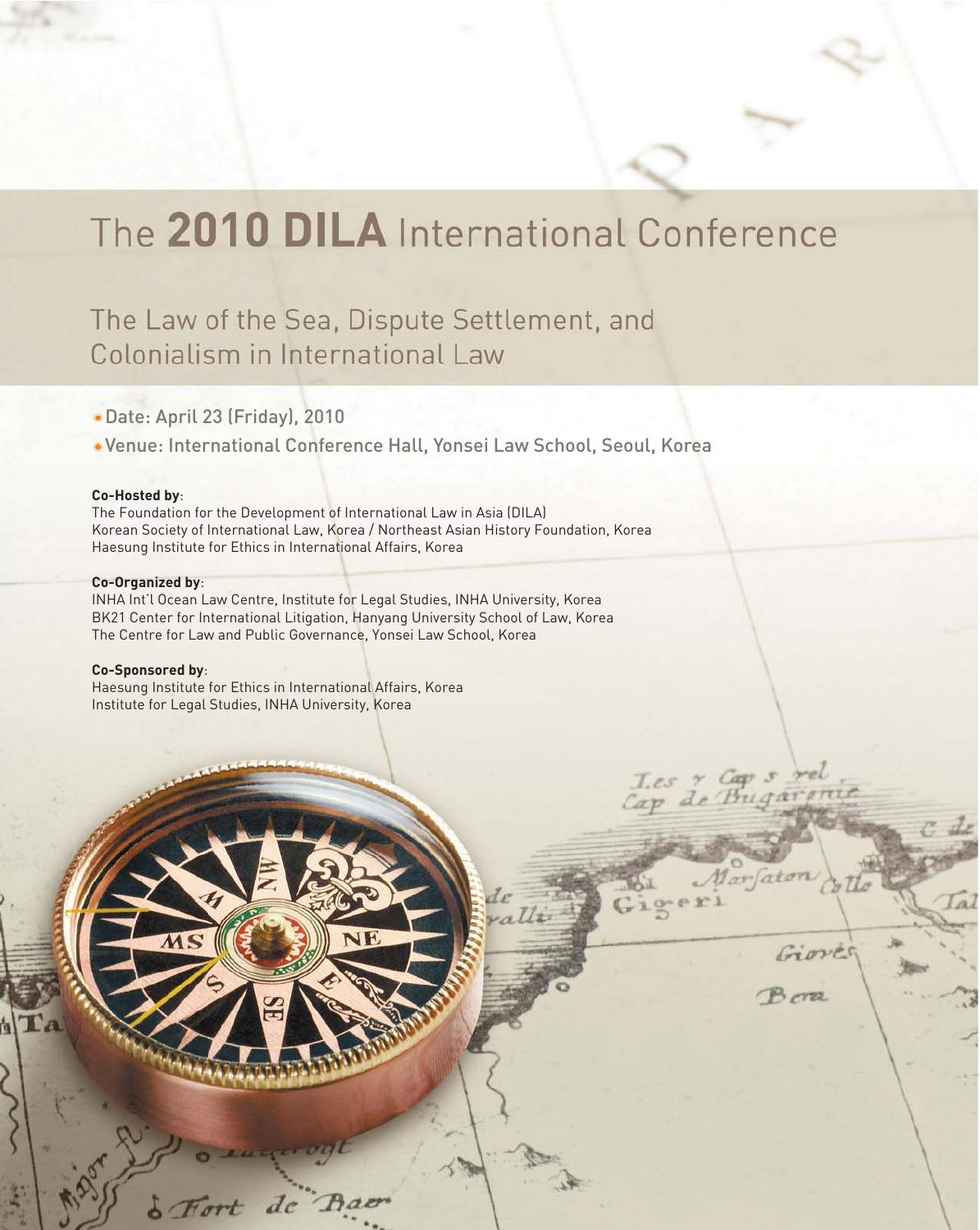#### Date: **April 22, 2010 (Thursday)**

18:00 - 21:00 Welcome Reception and Dinner hosted by Haesung Institute for Ethics in International Affairs, Korea - Invitation Only

#### Date: **April 23, 2010 (Friday)**  Venue: **International Conference Hall, Yonsei Law School, Seoul, Korea**

09:00 - 09:30 **Introductory and Welcoming Addresses**

> Chair

Seok-Woo LEE (Professor, INHA University Law School, Korea) leeseokwoo@inha.ac.kr

#### > Opening Remarks

Kevin Yew Lee TAN (Chairman, DILA; Professor (Adjunct), Faculty of Law, National University of Singapore, Singapore) drkevintan@gmail.com

> Welcoming Remarks

Boo-Chan KIM (President, Korean Society of International Law; Professor, Jeju National University Law School, Korea) kimboo@jejunu.ac.kr

Jae-Jeong CHUNG (President, Northeast Asian History Foundation, Korea) chungjj@historyfoundation.or.kr

Dalchoong KIM (Chairman, Haesung Institute on Ethics for International Affairs; Professor Emeritus, Yonsei University, Korea) dkim38@yonsei.ac.kr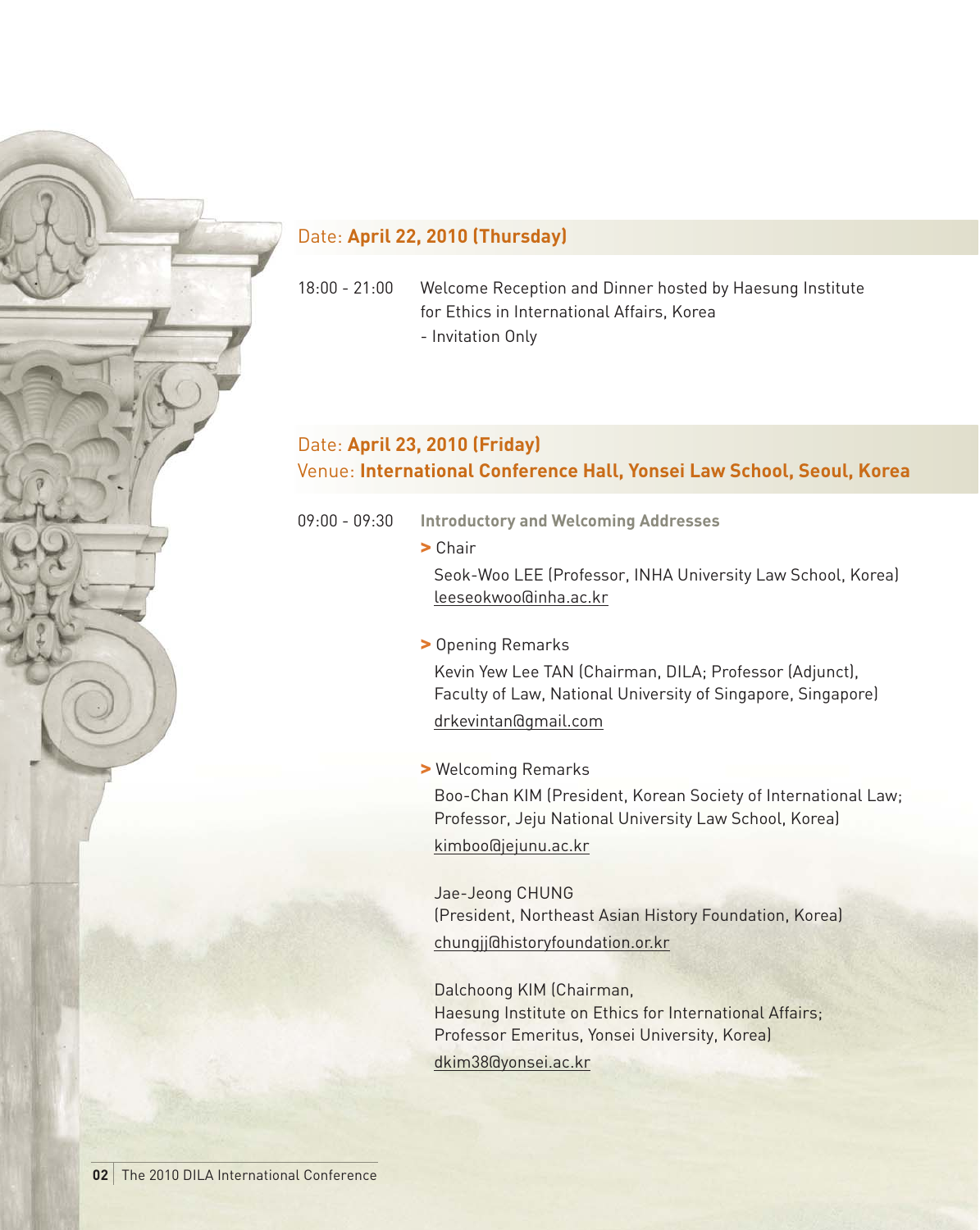09:30 - 10:00 > Key-Note Speech

Jin-Hyun PAIK (Judge,

International Tribunal for the Law of the Sea; President, Haesung Institute on Ethics for International Affairs; Professor, Graduate School of International Studies, Seoul National University, Korea)

jhpaik@snu.ac.kr

: Globalization and International Adjudication

> Photo Session

#### 10:00 - 12:00 **Panel One: The Current Issues of the Law of the Sea**

> Chair:

Swan Sik KO (Emeritus Professor of International Law, Erasmus University at Rotterdam, The Netherlands) koss@ziggo.nl

> Presenters:

Surya SUBEDI (UN Special Rapporteur for Human Rights in Cambodia; Professor of International Law, University of Leeds, UK) s.p.subedi@leeds.ac.uk

: The Current Challenges of the Commission on Continental Shelf

Masahiro MIYOSHI

(Professor Emeritus of International Law, Aichi University, Japan) miyoshim37.19mm@gmail.com

: What Is State Practice? With Special Reference to Straight Baselines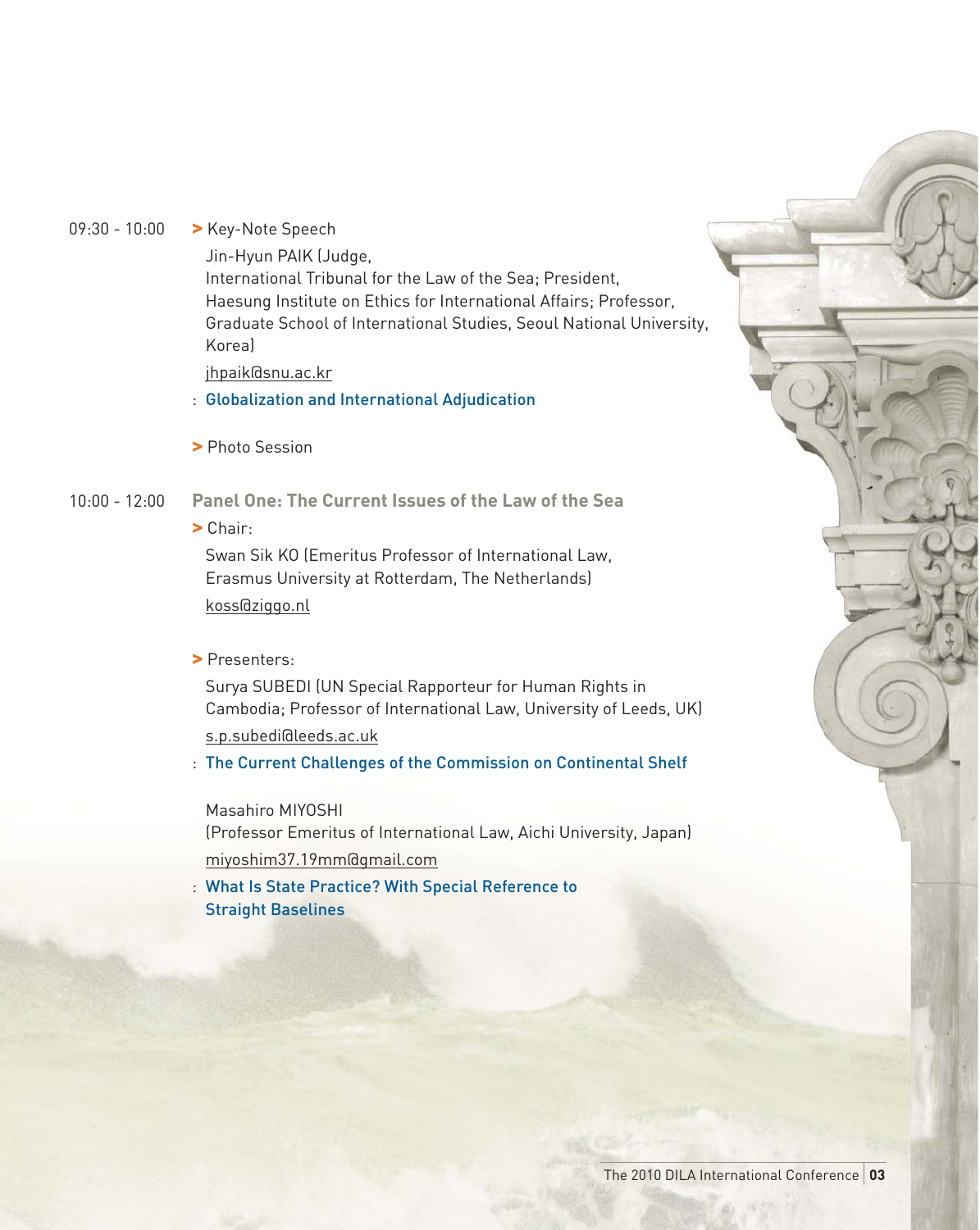

> Panelists:

Ki-Jun YOU (Director for Territory and Oceans Division, Treaties Bureau, Ministry of Foreign Affairs and Trade, Korea) marsian7@hotmail.com

Chang-Hoon SHIN (Senior Research Fellow, Korea Institute for Maritime Strategy, Korea) pilaw@naver.com

- 12:00 13:00 Luncheon hosted by Yonsei Institute of Legal Studies, Yonsei Law School, Korea
- 13:00 14:20 **Panel Two: Dispute Settlement in International Law (1)**

#### > Chair:

Tae-Hyun CHOI (Professor, Hanyang University School of Law; Head, BK21 Center for International Litigation; President-Elect, Korean Society of International Law, Korea)

thychoi@hanyang.ac.kr

> Presenters:

Kevin Yew Lee TAN (Chairman, DILA; Professor (Adjunct), Faculty of Law, National University of Singapore, Singapore)

#### drkevintan@gmail.com

: The Role of History in International Dispute Settlement: The Pedra Branca Case (Singapore v Malaysia)

Jamal SEIFI (Judge, Iran-United States Claims Tribunal, The Hague; Member of the Permanent Court of Arbitration; Associate Professor, Shahid Beheshti University, Tehran, Iran) sjseifi@dpimail.net

: Procedural and Evidentiary Innovations in the Judgment of November 2003 of the ICJ in the Oil Platforms Case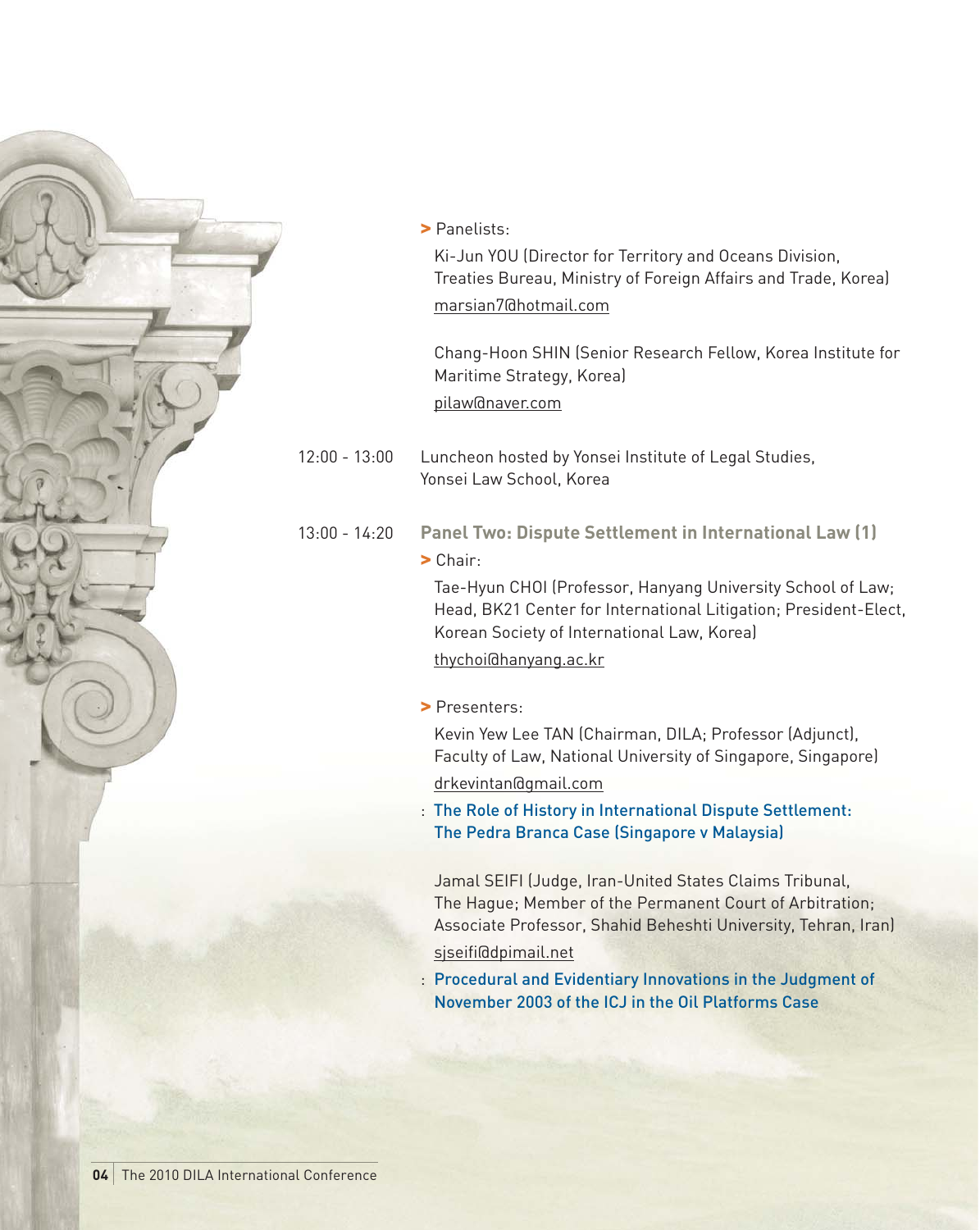> Panelists:

Yong-Hwan KIM (Research Fellow, Northeast Asian History Foundation, Korea) kyh161@historyfoundation.or.kr

Byung-Ryull KIM (Professor, Korea National Defense University, Korea) brkim@kndu.ac.kr, brkim2128@hanmail.net

- 14:20 14:40 Coffee Break
- 14:40 16:00 **Panel Three: Dispute Settlement in International Law (2)**
	- > Chair:

Juwana HIKMAHANTO (Professor, Faculty of Law, Universitas Indonesia, Indonesia) hikmahanto@yahoo.com

> Presenters:

Bharat H. DESAI (Chairman, Center for International Legal Studies; Professor, Jawaharlal Nehru Chair in International Environmental Law, School of International Studies, Jawaharlal Nehru University, India) desai@mail.jnu.ac.in; desaibh@hotmail.com

: Environmental Dispute Settlement: Making Sense of Compliance Mechanisms

Bhupinder S. CHIMNI (Professor, Centre for International Legal Studies (CILS), Jawaharlal Nehru University, India) bschimni@mail.jnu.ac.in

- : The Responsibility to Protect (R2P), Imperialism and International Law
- > Panelists:

Deok-Young PARK (Professor, Yonsei Law School, Korea) lawpd@yonsei.ac.kr

Seung-Jin OH (Professor, College of Law, Dankook University, Korea) lawosj@dankook.ac.kr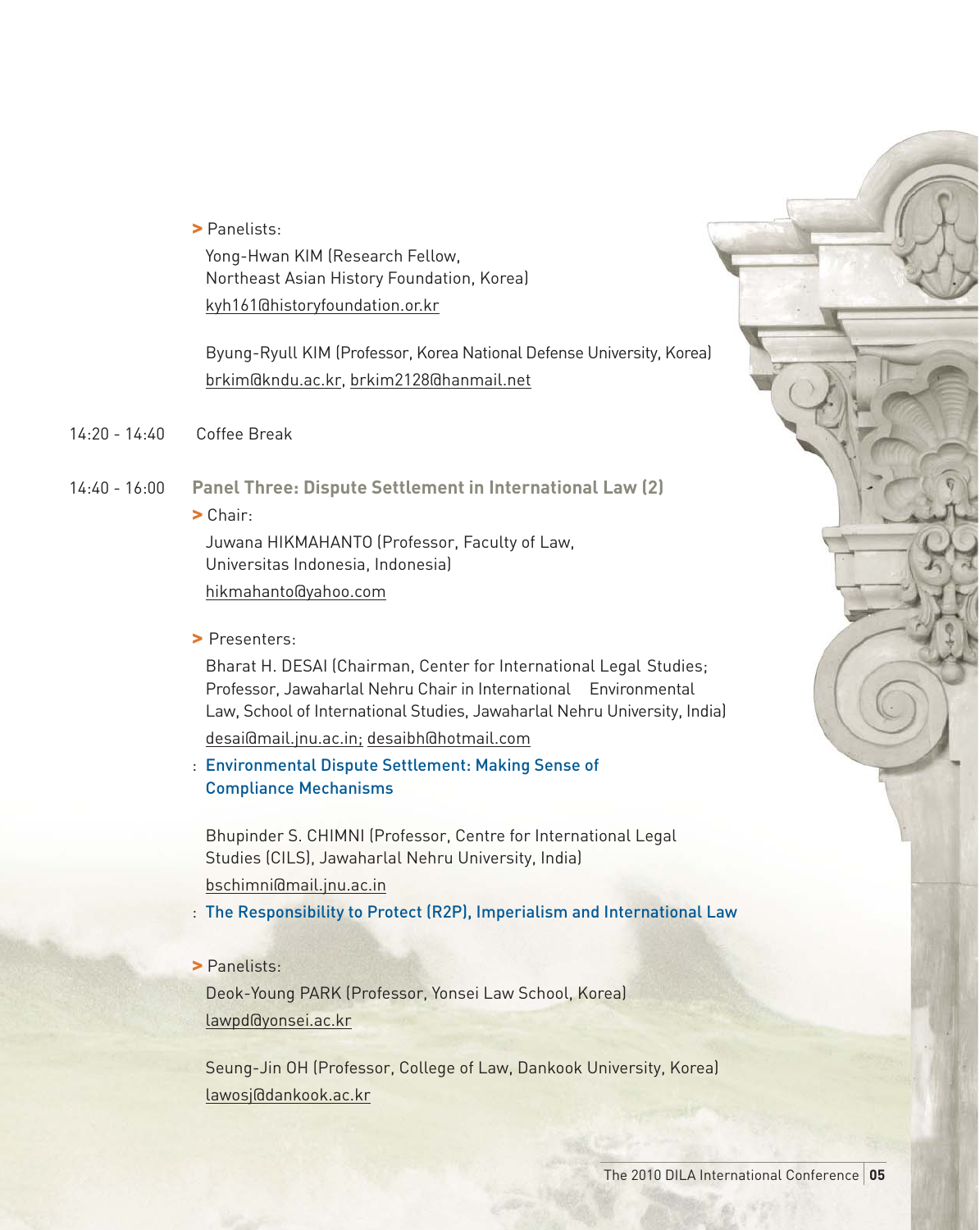16:00 - 17:40 **Panel Four: Colonialism and International Law**

> Chair:

Surya SUBEDI (UN Special Rapporteur for Human Rights in Cambodia; Professor of International Law, University of Leeds, UK) s.p.subedi@leeds.ac.uk

> Presenters:

Surendra Raj BHANDARI (Research Scholar, Kansas School of Law, US; Executive Director, Law Associates Nepal, Nepal) surendra@ku.edu

: From the Era of Colonialism to Globalization: Making Rules in the GATT/WTO

M. Christopher W. PINTO (Attorney of the Supreme Court of Sri Lanka, and of the Inner Temple, Barrister, Sri Lanka) secretary-general@iusct.nl

: The Responsibility to Protect

Hee Eun LEE (Professor, Handong International Law School, Korea)

hlee@handong.edu

- : The Shaping of Discourse: Colonialism and International Law
- > Panelists:

Jae-Min LEE (Professor, Hanyang University Law School, Korea)

jaemin@hanyang.ac.kr

Boris KONDOCH (Director of the Asia Center for Peace & Security Studies, Korea) kondoch@hotmail.com

Seok-Woo LEE (Professor, INHA University Law School, Korea) leeseokwoo@inha.ac.kr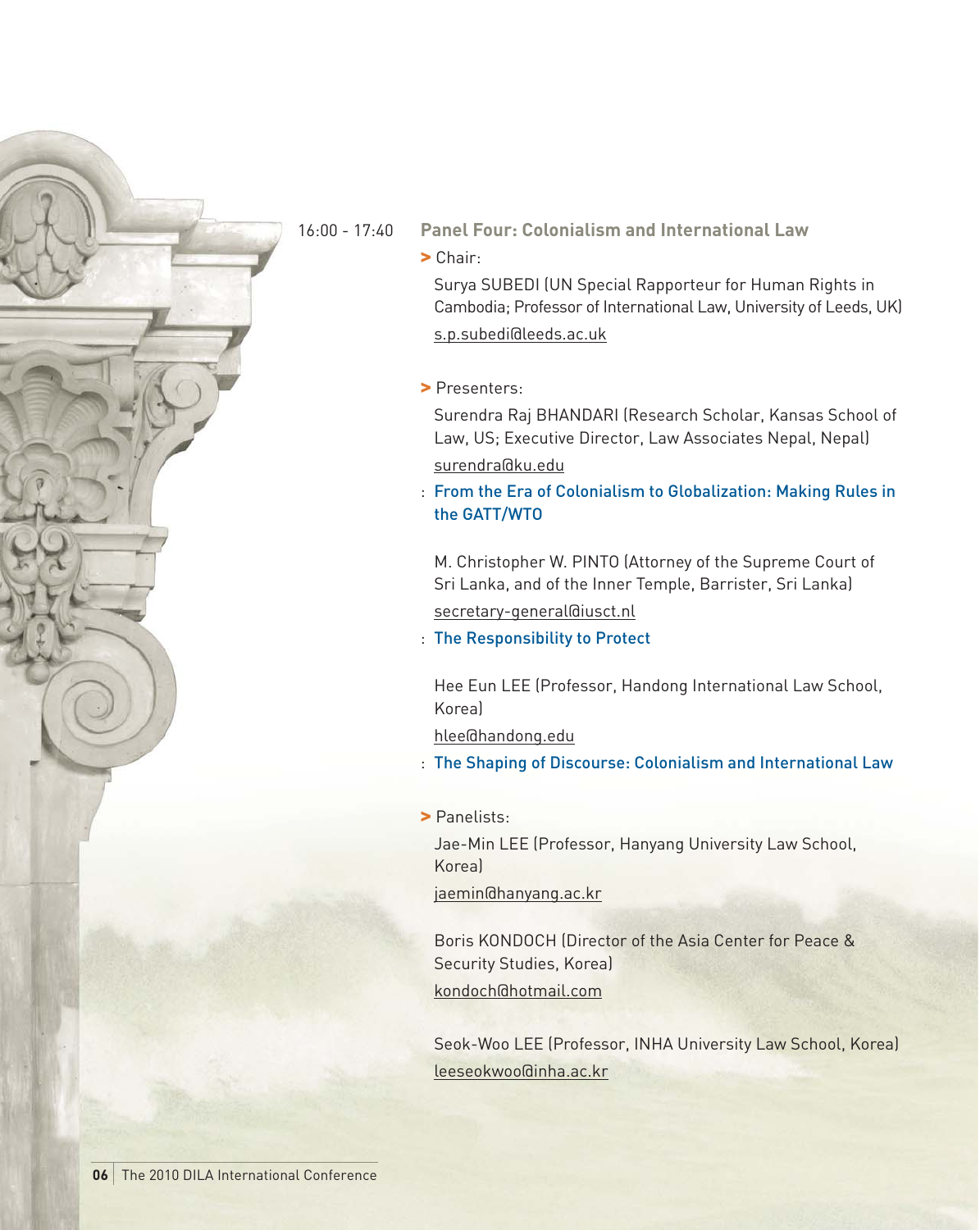- 17:40 18:00 Closing Reflections
	- > Co-Chairs:

Kevin Yew Lee TAN (Chairman, DILA; Professor (Adjunct), Faculty of Law, National University of Singapore, Singapore) drkevintan@gmail.com

Seok-Woo LEE (Professor, INHA University Law School, Korea) leeseokwoo@inha.ac.kr

19:00 - 21:00 Dinner hosted by Northeast Asian History Foundation, Korea - Invitation Only

#### Date: **April 24, 2010 (Saturday)**

09:00 - 18:00 DILA Business Meeting

#### Date: **April 25, 2010 (Sunday)**

09:00 - 20:00 Sightseeing/Tour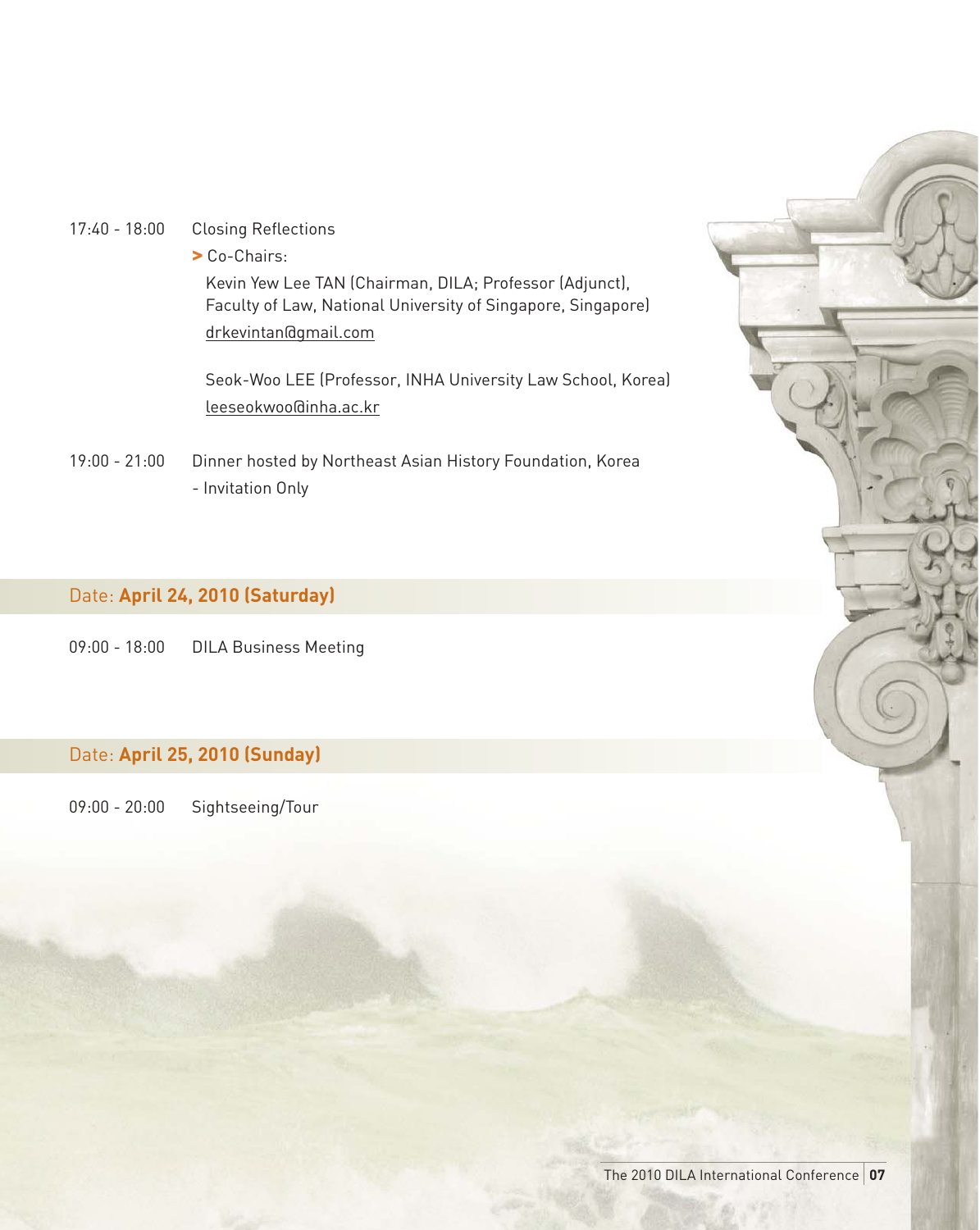### **The Foundation for the Development of International Law in Asia (DILA)**

The Foundation was established in 1989 by three Asian émigré international law scholars based in the Netherlands: Ko Swan Sik (Indonesia), JJG Syatauw (Indonesia) and MCW Pinto (Sri Lanka). The three founders of DILA believed that economic and political developments in and among the countries of Asia had reached the stage that they would welcome and benefit substantially from a mechanism to promote and facilitate exchanges among their international law scholars. At the same time, they believed that a regular and reliable source of information concerning international law as applied or interpreted by states in Asia would be of interest to other states and contribute significantly to the progressive development of an international legal order.

Having determined that Asia was not ready for a full-fledged Society of international law, the founders registered DILA as a foundation or stifting in the Netherlands. This remains how the organisation is structured today.

The Foundation was established to promote:

- > the study and analysis of topics and issues in the field of international law, in particular from an Asian perspective;
- > the study of, and the dissemination of knowledge of, international law in Asia;
- > contacts and co-operation between persons and institutions actively dealing with questions of international law relating to Asia.

The Foundation reports and analyses developments in the field of international law relating to the region through the medium of its flagship publication, the Asian Yearbook of International Law which has been published continuously since 1990.

Cap de

 $[al]$ 

Giove

At present, the Foundation consists of an Advisory Board of 17 members, and a Governing Board of 14 members. The Asian Yearbook of International Law is edited by three editors, who are also members of the Foundation. The Foundation is selfselecting and charges no membership fees.

**08** The 2010 DILA International Conference

1.0

 $A$  deles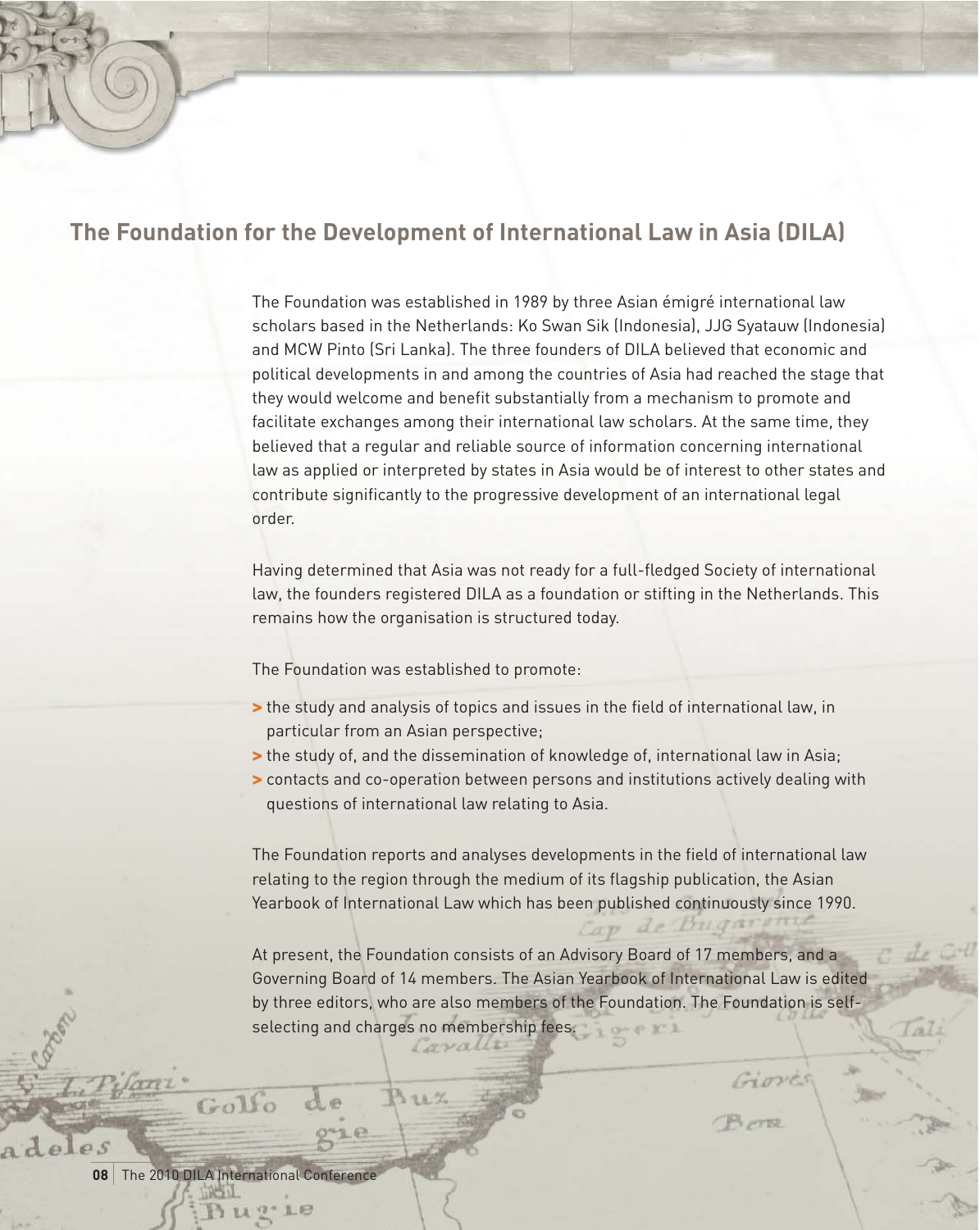### **The Asian Yearbook of International Law**

The Asian Yearbook of International Law is the flagship publication of DILA and was first published in 1991, just two years after the Foundation was established. Traditionally, it is edited by a team of three editors from different countries, with one coordinating editor leading the team.

The Asian Yearbook of International Law is a major refereed publication dedicated to international law issues as seen primarily from an Asian perspective. It is the first publication of its kind edited by a team of leading international law scholars from across Asia. The Yearbook provides a forum for the publication of articles in the field of international law, and other Asian international law topics, written by experts from the region and elsewhere.

Its aim is twofold: to promote international law in Asia, and to provide an intellectual platform for the discussion and dissemination of Asian views and practices on contemporary international legal issues. Each volume of the Yearbook normally contains articles and shorter notes; a section on State practice; an overview of Asian states participation in multilateral treaties; succinct analysis of recent international legal developments in Asia; an agora section devoted to critical perspectives on international law issues; surveys of the activities of international organizations of special relevance to Asia; and book review, bibliography and documents sections. It will be of interest to students and academics interested in international law and Asian studies.

Volumes 1 to 12 of the Yearbook were published by Brill, while Volume 13 and all following volumes are published by Routledge. The Yearbook is currently edited by:

- > Li-ann THIO, Professor, Faculty of Law, National University of Singapore, SINGAPORE
- > Bhupinder S CHIMNI, Professor of International Law, School of International Studies, Jawarharlal Nehru University, INDIA
- > Masahiro MIYOSHI, Professor Emeritus of International Law, Aichi University, JAPAN

de Caralli

S. Orale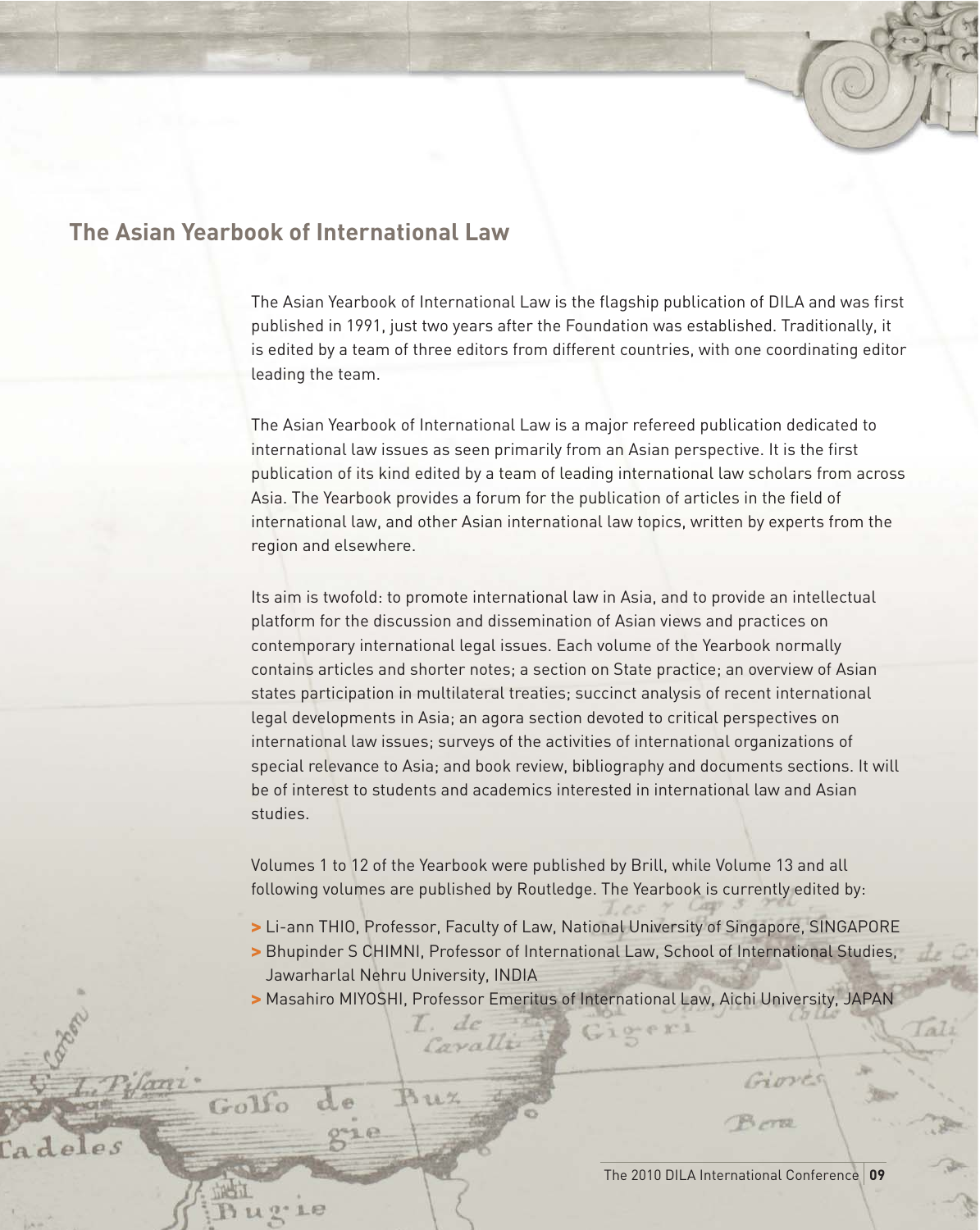#### **DILA Governing Board Members**

**Kevin YL TAN** (Chairman), Adjunct Professor, Faculty of Law, National University of Singapore, SINGAPORE **JIA Bing Bing** (Vice-Chairman), of International Law, Tsinghua University Law School, Beijing, CHINA **Bharat DESAI** (Vice-Chairman), Chairman, Center for International Legal Studies; Professor, Jawaharlal Nehru Chair in International Environmental Law, School of International Studies, Jawaharlal Nehru University, INDIA **NISHI Masahiro**, Professor, Graduate School of Human & Environmental Studies, University of Kyoto, JAPAN **HIKMAHANTO Juwana**, Professor, Faculty of Law, Universitas Indonesia, INDONESIA **Jamal SEIFI**, Judge, Iran-United States Claims Tribunal, The Hague; Member of the Permanent Court of Arbitration; Associate Professor, Shahid Beheshti University, Tehran; Principal Attorney, Dr Jamal Seifi & Associates, Tehran, IRAN **Seok-Woo LEE**, Professor, INHA University Law School, KOREA **AZMI Sharom**, Associate Professor, Faculty of Law, University of Malaya, MALAYSIA **LIM Chin Leng**, Professor, Faculty of Law, University of Hong Kong, MALAYSIA **Surendra BHANDARI**, Research Scholar, Kansas School of Law, US; Executive Director, Law Associates, Nepal, NEPAL **Javaid REHMAN**, Professor & Head, Brunel School of Law, Brunel University, United Kingdom, PAKISTAN **Maria Lourdes A SERENO**, Professor, College of Law, University of the Philippines, PHILIPPINES **Noel DIAS**, Senior Lecturer, Faculty of Law, University of Colombo, SRI LANKA **NGUYEN Hong Thao**, Professor, Faculty of Law, National Vietnam University, Hanoi, VIETNAM

#### **Ex-Officio Members**

**Surya SUBEDI**, UN Special Rapporteur for Human Rights in Cambodia; Professor of International Law, University of Leeds, UK

**Kriangsak KITTICHAISAREE**, Thailand's Ambassador to Australia, Ministry of Foreign Affairs, Kingdom of Thailand, THAILAND

**Li-ann THIO, Professor**, Faculty of Law, National University of Singapore, SINGAPORE

**Bhupinder S CHIMNI**, Professor of International Law, School of International Studies, Jawarharlal Nehru University, INDIA **Masahiro MIYOSHI**, Professor Emeritus of International Law, Aichi University, JAPAN

al

Gioves

**10** The 2010 DILA International Conference

1.0

 $P.S$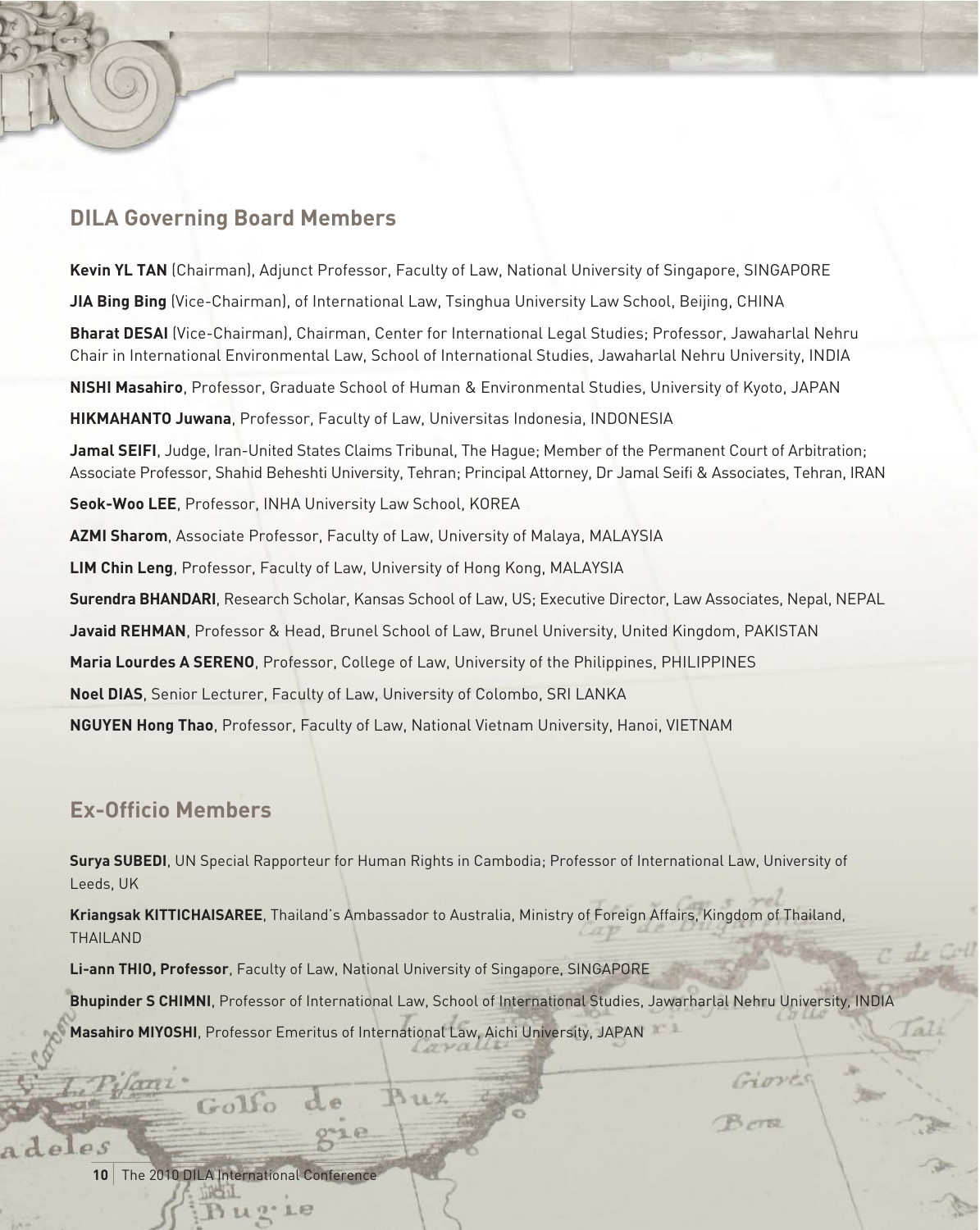#### **Advisory Board Members**

**Ram Prakash ANAND**, Professor Emeritus, Centre for International Legal Studies, School of International Studies, Jawaharlal Nehru University, INDIA

**ANDO Nisuke**, Director, Kyoto Human Rights Research Institute, JAPAN

**Radhika COOMARASWAMY**, Under Secretary-General, Office of the Special Representative of the Secretary-General for Children & Armed Conflict, UNITED NATIONS

**Florentino P FELICIANO**, Consultant, SyCip Salazar Hernandez & Gatmaitan; Former Chairman, WTO Appellate Body; Former Senior Associate Justice, Supreme Court of the Philippines, THE PHILIPPINES

**FUJITA Hisakazu**, Emeritus Professor, Kansai University, JAPAN

**Jamshed HAMID**, Retired Professor, PAKISTAN

**Rahmatullah KHAN**, Retired Professor, Jawaharlal Nehru University, INDIA

**KO Swan Sik**, Emeritus Professor of International Law, Erasmus University at Rotterdam, The Netherlands, INDONESIA

**Tommy TB KOH**, Professor, Faculty of Law, National University of Singapore; Ambassador-at-Large, Ministry of Foreign Affairs, SINGAPORE

**Roy S LEE**, Adjunct Professor, School of Law, Columbia University, US (CHINA)

**Djamchid MOMTAZ**, Professor, Faculty of Law & Political Science, University of Tehran, IRAN

**PARK Ki-Gab**, Professor, College of Law, Korea University, KOREA

**M. Christopher W. PINTO**, Secretary-General, Iran-United States Claims Tribunal; Attorney of the Supreme Court of Sri Lanka, and of the Inner Temple, Barrister, Sri Lanka, SRI LANKA

**XUE Hanqin**, Ambassador to ASEAN, Legal Counsel of the Ministry of Foreign Affairs, CHINA

**Sompong SUCHARITKUL**, Distinguished Professor Emeritus of International & Comparative Law, School of Law, Golden Gate University, US (THAILAND)

**Abdulqawi A YUSUF**, Judge, International Court of Justice, The Hague, The Netherlands (SENEGAL)

**Sreenivasa Pemmaraju RAO**, Special Consultant, World Intellectual Property Organization, Switzerland (INDIA)

Caralli

Marfat

iove